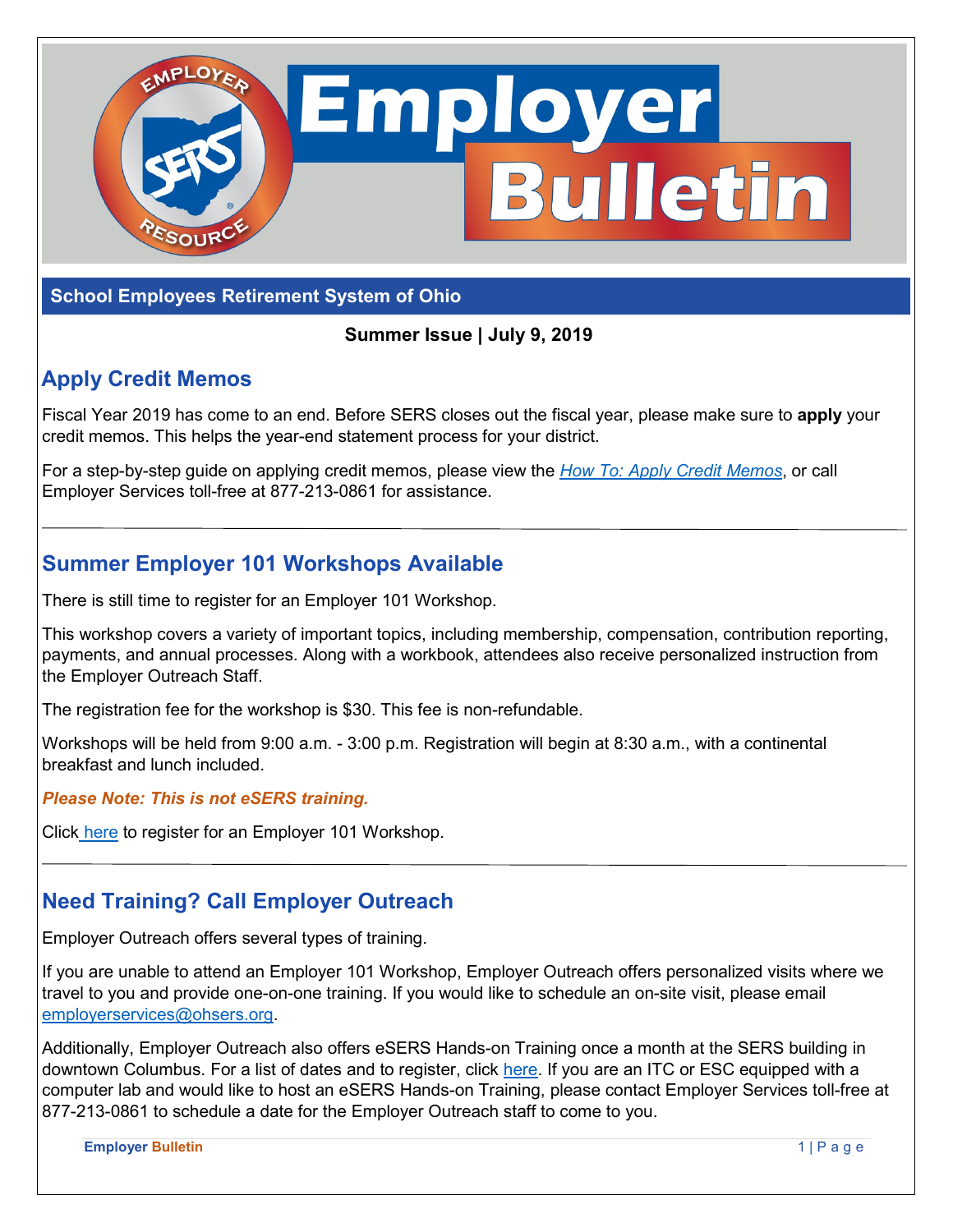# **Tips for Avoiding Penalties**

#### *Report Post Pay*

It is always important to follow this three-step rule: Report. Post. Pay.

- 1. Upload or manually enter your Contribution Report.
- 2. Address any errors or warnings within the file, and then submit your file for posting.
- 3. Once your file has posted, pay the liabilities in the Payment Remittance application.
	- a. As a reminder, always select your liability that you wish to pay from the Unpaid Liabilities panel in the Payment Remittance application. Always check with Employer Services before you use the Expected Liability function.

#### *Submit Zero Files*

If you or your contractor will not be submitting contribution reporting for the summer or for a few earnings periods, submit a zero file to eSERS to avoid late reporting penalties.

For a step-by-step guide on how to submit a zero file, please view the [How To: Submit a Zero File for a](https://www.ohsers.org/wp-content/uploads/2018/04/EMP-7004-How-To-Zero-File.pdf)  [Contribution.](https://www.ohsers.org/wp-content/uploads/2018/04/EMP-7004-How-To-Zero-File.pdf)

You can also call Employer Services, and we may be able to remove that earnings period from your payroll schedule.

#### *ACH Debit*

ACH Debit is the preferred method of payment. Although submitting payments by ACH Credit and Check are still acceptable, using the ACH Debit function in eSERS is quick and easy.

Payments are due to SERS within **five business days from the Pay Date, known as the Reporting Date in eSERS.**

By using ACH Debit, you are able to select your payment date. This helps avoid any late payment penalties that may occur.

If you want to sign up for ACH Debit, please refer to the Bank Account Maintenance section of the *[eSERS](http://www.ohsers.org/wp-content/uploads/2018/04/eSERS-Guide.pdf)  [Guide,](http://www.ohsers.org/wp-content/uploads/2018/04/eSERS-Guide.pdf)* or call Employer Services toll-free at 877-213-0861, and we can help you set up your district.

### **Mail Your Payments to the SERS Lockbox**

**Please do not mail payment checks to the SERS building.** Always mail your payment checks to the SERS lockbox at:

> **SERS L-1617 Columbus, Ohio 43260-1617**

Expedited payments to the bank for lockbox processing must be delivered prior to 11 a.m. for same-day processing to:

> **Huntington National Bank 7 Easton Oval Attention: Wholesale Lockbox L-1617 Columbus, Ohio 43219**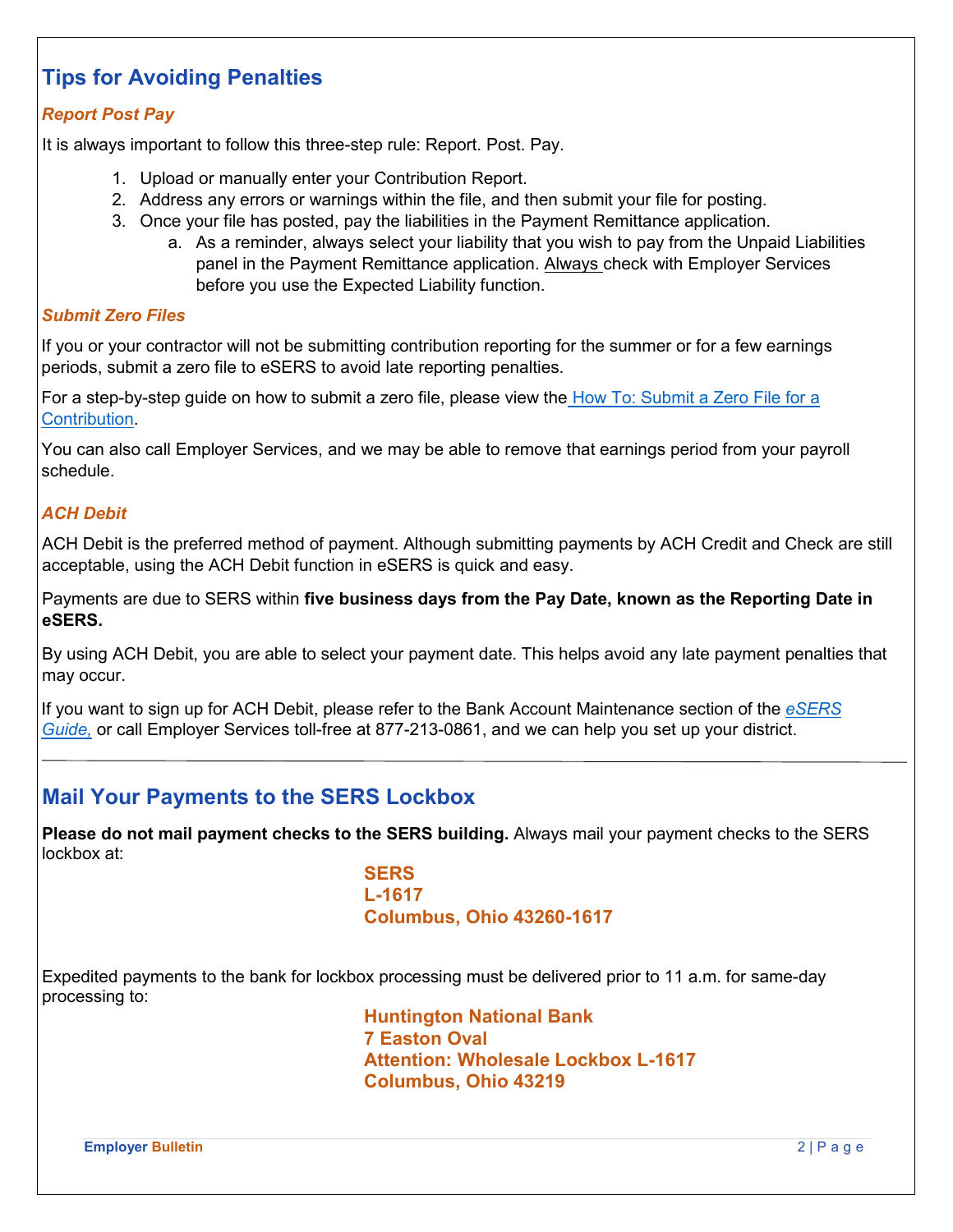### **Employer Education Web Series**

Did you know that Employer Outreach has a video center full of eSERS tutorials? The videos can be found on the SERS website under [Video Center.](https://www.ohsers.org/employers/employer-education/video-center)

Topics include:

- Service Retirement Wage Certification
- Refund Certification
- SERS-Covered Membership
- Web User Registration
- Forgot User ID
- Forgot Password
- Change Existing Password
- Contractor Maintenance
- Member Enrollment
- Payroll Schedule Entry
- Extending Payroll Schedules
- Managing a Payroll Schedule for a Three-Week Pay Period
- Contribution Reporting
- Contribution Reporting Adjustments
- Contribution Reporting Errors and Warnings
- Contribution Reporting Copy Forward
- How to Read Your Employer Statement (coming soon!)
- How to view your Surcharge Report and Pay (coming soon!)
- Bank Account Maintenance (coming soon!)
- Payment Remittance (coming soon!)
- Payment Remittance How to Apply Credit Memos (coming soon!)

# **Wage Certifications**

Certified wages are completed in eSERS.

The district will receive an email notification when a member, retiree, or beneficiary files an application for a:

- Service Retirement
- Survivor Benefit
- Refund
- Reemployed Retiree Payment
- Disability Benefit (a certification is sent once the application is approved)
- Beneficiary Lump Sum
- Transfer Service (combined service with another Ohio retirement system)
- Death Notification

If an employee from a contractor has filed an application where a Wage Certification is required, the district is responsible for obtaining the needed information from the contractor in order to complete the certification.

### **Membership and Compensation Determinations**

The beginning of a new fiscal year brings new contracts, different types of payments, and new positions. Whenever there is a question regarding SERS' membership or SERS' covered compensation, call Employer Services toll-free at 877-213-0861.

For a membership determination, please provide the [Membership Determination Form](http://www.ohsers.org/wp-content/uploads/2018/05/Membership-Determination-Form.pdf) along with a copy of the job description and/or contract.

For compensation determinations, depending on the type of determination, you may need to provide copies of contracts, settlement agreement, or grievance paperwork.